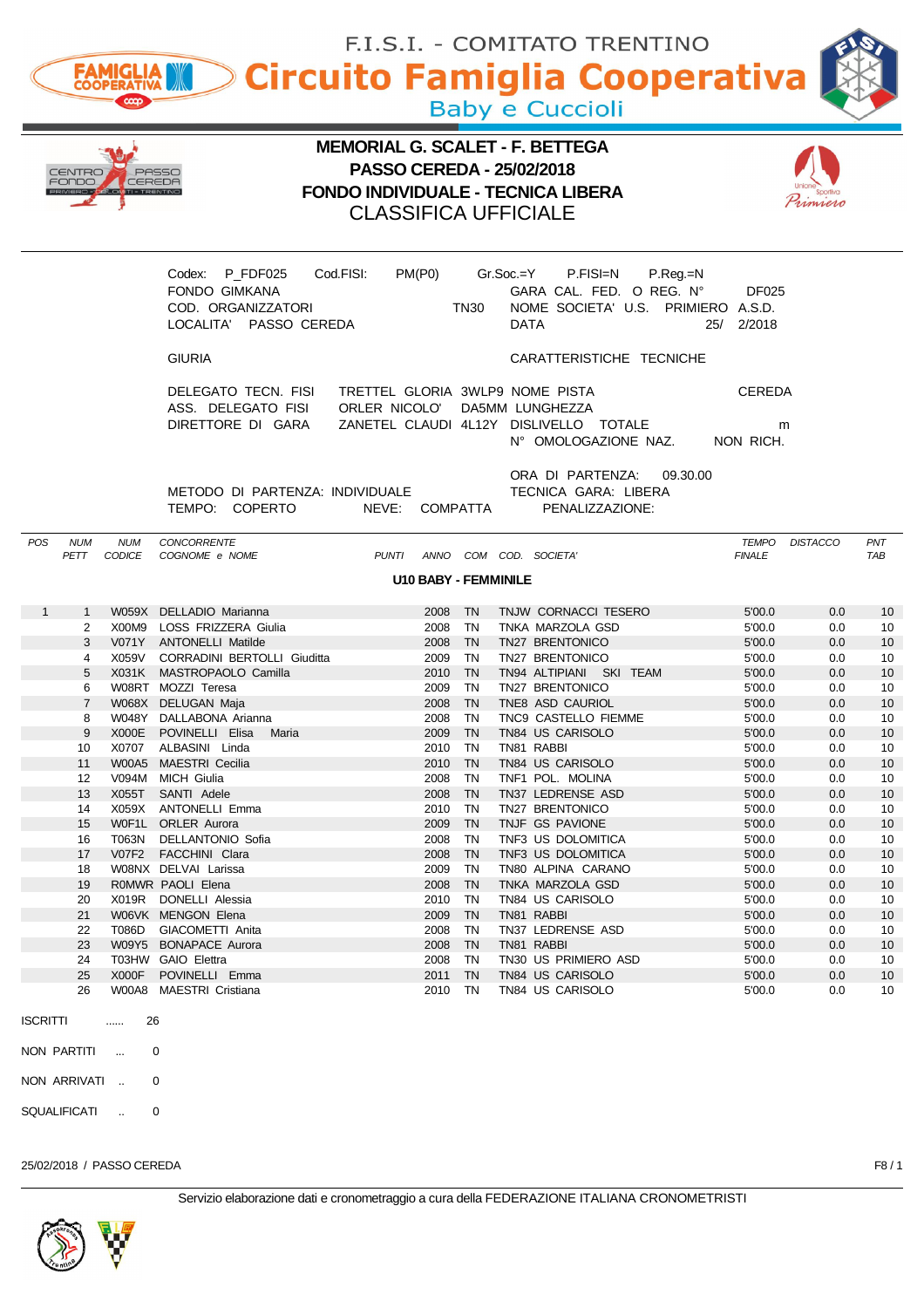$PUNTI$  *ANNO COM COD. SOCIETA' COD.* **FINALE FINALE**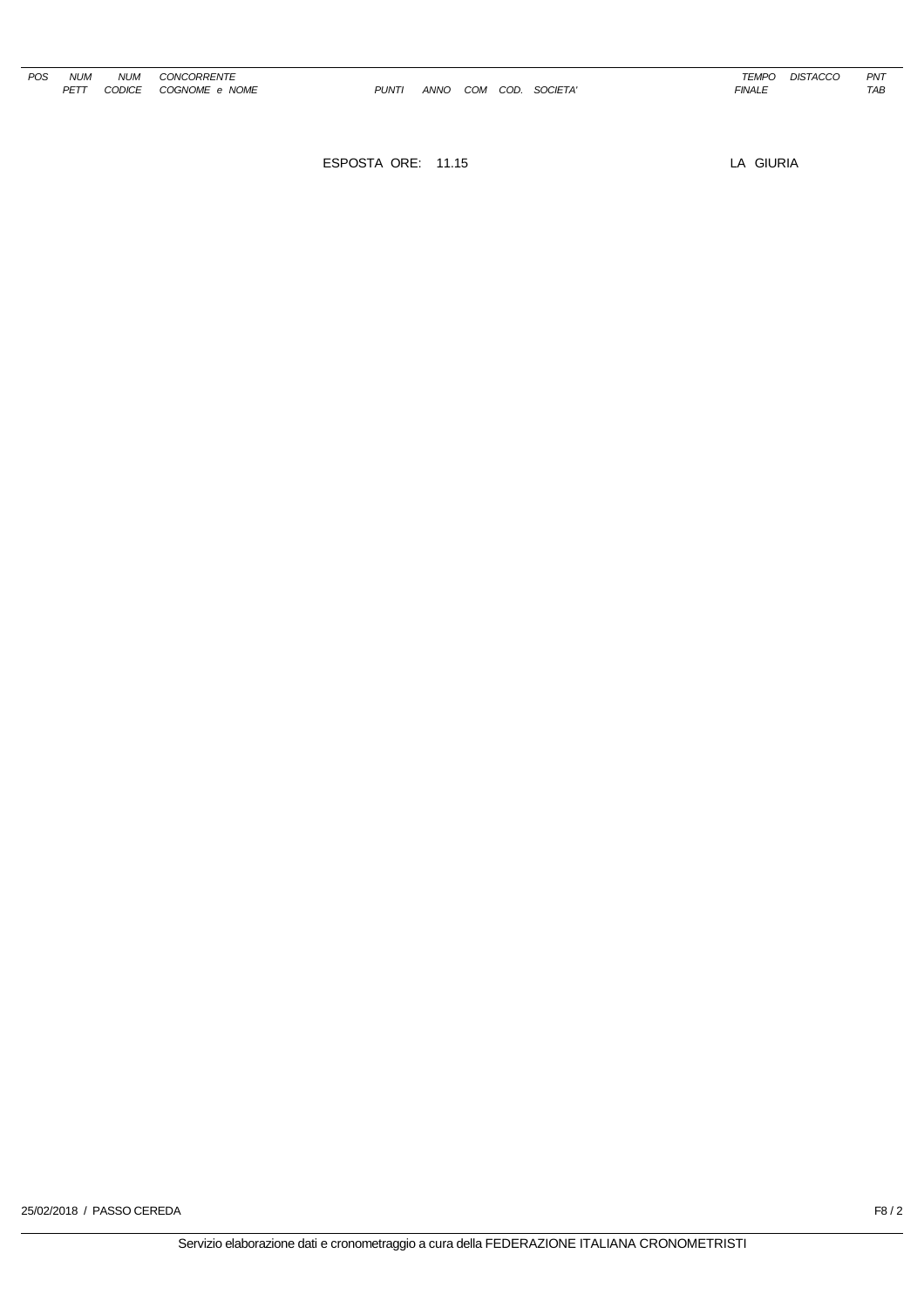|              |                    |                           |                                                     |                                           |                            |              |           | F.I.S.I. - COMITATO TRENTINO                                   |                        |                 |                   |
|--------------|--------------------|---------------------------|-----------------------------------------------------|-------------------------------------------|----------------------------|--------------|-----------|----------------------------------------------------------------|------------------------|-----------------|-------------------|
|              |                    | <b>FAMIGLIA</b>           |                                                     |                                           |                            |              |           | <b>Circuito Famiglia Cooperativa</b>                           |                        |                 |                   |
|              |                    |                           |                                                     |                                           |                            |              |           | <b>Baby e Cuccioli</b>                                         |                        |                 |                   |
|              |                    |                           |                                                     | <b>MEMORIAL G. SCALET - F. BETTEGA</b>    |                            |              |           |                                                                |                        |                 |                   |
|              | IENTRO             |                           |                                                     | <b>PASSO CEREDA - 25/02/2018</b>          |                            |              |           |                                                                |                        |                 |                   |
|              | =anna              |                           |                                                     | <b>FONDO INDIVIDUALE - TECNICA LIBERA</b> |                            |              |           |                                                                |                        | rimiero         |                   |
|              |                    |                           |                                                     | <b>CLASSIFICA UFFICIALE</b>               |                            |              |           |                                                                |                        |                 |                   |
|              |                    |                           |                                                     |                                           |                            |              |           |                                                                |                        |                 |                   |
|              |                    |                           | Codex: P_MDF026                                     | Cod.FISI:                                 | PM(PO)                     |              | Gr.Soc.=Y | P.FISI=N<br>$P_{\cdot}$ Reg $_{\cdot}$ =N                      |                        |                 |                   |
|              |                    |                           | <b>FONDO GIMKANA</b><br>COD. ORGANIZZATORI          |                                           |                            | <b>TN30</b>  |           | GARA CAL. FED. O REG. N°<br>NOME SOCIETA' U.S. PRIMIERO A.S.D. | <b>DF026</b>           |                 |                   |
|              |                    |                           | LOCALITA' PASSO CEREDA                              |                                           |                            |              | DATA      |                                                                | 25/ 2/2018             |                 |                   |
|              |                    |                           | <b>GIURIA</b>                                       |                                           |                            |              |           | CARATTERISTICHE TECNICHE                                       |                        |                 |                   |
|              |                    |                           | DELEGATO TECN. FISI TRETTEL GLORIA 3WLP9 NOME PISTA |                                           |                            |              |           |                                                                | <b>CEREDA</b>          |                 |                   |
|              |                    |                           | ASS. DELEGATO FISI<br>DIRETTORE DI GARA             | ORLER NICOLO' DA5MM LUNGHEZZA             |                            |              |           | ZANETEL CLAUDI 4L12Y DISLIVELLO TOTALE                         |                        | m               |                   |
|              |                    |                           |                                                     |                                           |                            |              |           | N° OMOLOGAZIONE NAZ.                                           | NON RICH.              |                 |                   |
|              |                    |                           |                                                     |                                           |                            |              |           | ORA DI PARTENZA:                                               | 09.40.20               |                 |                   |
|              |                    |                           | METODO DI PARTENZA: INDIVIDUALE<br>TEMPO: COPERTO   | NEVE: COMPATTA                            |                            |              |           | TECNICA GARA: LIBERA<br>PENALIZZAZIONE:                        |                        |                 |                   |
|              |                    |                           |                                                     |                                           |                            |              |           |                                                                |                        |                 |                   |
| <b>POS</b>   | <b>NUM</b><br>PETT | <b>NUM</b><br>CODICE      | <b>CONCORRENTE</b><br>COGNOME e NOME                |                                           |                            |              |           | PUNTI ANNO COM COD. SOCIETA'                                   | TEMPO<br><b>FINALE</b> | <b>DISTACCO</b> | PNT<br><b>TAB</b> |
|              |                    |                           |                                                     |                                           | <b>U10 BABY - MASCHILE</b> |              |           |                                                                |                        |                 |                   |
| $\mathbf{1}$ | 31                 |                           | T06MR BUGOLONI Alex                                 |                                           | 2008 TN                    |              |           | TNF7 FIAVE' ASD                                                | 5'00.0                 | 0.0             | 10                |
|              | 32                 |                           | V0F3W FARINA Elia                                   |                                           | 2009 TN                    |              |           | TNF7 FIAVE' ASD                                                | 5'00.0                 | 0.0             | 10                |
|              | 35<br>37           | <b>T001V</b><br>X049T     | MOSCA Massimiliano<br><b>BRIGADOI Nicolo'</b>       |                                           | 2008 TN<br>2009 TN         |              |           | TN84 US CARISOLO<br>TNJW CORNACCI TESERO                       | 5'00.0<br>5'00.0       | 0.0<br>0.0      | 10<br>10          |
|              | 38                 |                           | WODMW MATTIVI Gabriele                              |                                           | 2010 TN                    |              |           | TNHW GS COSTALTA                                               | 5'00.0                 | 0.0             | 10                |
|              | 40                 |                           | W05X5 NAMI Pietro                                   |                                           | 2008 TN                    |              |           | TN30 US PRIMIERO ASD                                           | 5'00.0                 | 0.0             | 10                |
|              | 41                 |                           | W059Y VAIA Davide                                   |                                           | 2008                       | TN           |           | TNJW CORNACCI TESERO                                           | 5'00.0                 | 0.0             | 10                |
|              | 42                 |                           | V05RD FERRARI Lorenzo                               |                                           | 2009 TN                    |              |           | TNF3 US DOLOMITICA                                             | 5'00.0                 | 0.0             | 10                |
|              | 44<br>45           | T068D                     | <b>BUCCI Enrico</b><br>W0F15 STEFANI Armando        |                                           | 2008<br>2010               | - TN<br>- TN |           | TNF3 US DOLOMITICA<br>TNJF GS PAVIONE                          | 5'00.0<br>5'00.0       | 0.0<br>0.0      | 10<br>10          |
|              | 46                 |                           | T022W FERRARI Emanuele                              |                                           | 2008                       | TN           |           | TNKA MARZOLA GSD                                               | 5'00.0                 | 0.0             | 10                |
|              | 47                 |                           | W002W CHIODEGA Riccardo                             |                                           | 2009                       | TN           |           | TN84 US CARISOLO                                               | 5'00.0                 | 0.0             | 10                |
|              | 49                 |                           | V09JW CICOLINI Carlo                                |                                           | 2009 TN                    |              |           | TN81 RABBI                                                     | 5'00.0                 | 0.0             | 10                |
|              | 50                 | V0C7J                     | W08NW DAGOSTIN Thomas<br><b>ZAMBONI Emanuele</b>    |                                           | 2009<br>2009               | TN<br>TN     |           | TN80 ALPINA CARANO<br>TN37 LEDRENSE ASD                        | 5'00.0<br>5'00.0       | 0.0<br>0.0      | 10<br>10          |
|              | 51<br>52           |                           | W03KE DALLABONA Manuel                              |                                           | 2008                       | TN           |           | TNC9 CASTELLO FIEMME                                           | 5'00.0                 | 0.0             | 10                |
|              | 53                 |                           | W088V SARTORI Federico                              |                                           | 2009 TN                    |              |           | TN37 LEDRENSE ASD                                              | 5'00.0                 | 0.0             | 10                |
|              | 54                 | X08PV                     | <b>VARESCO Cristian</b>                             |                                           | 2009                       | TN           |           | TNJW CORNACCI TESERO                                           | 5'00.0                 | 0.0             | 10                |
|              | 55                 | V0806                     | CICOLINI Diego                                      |                                           | 2008                       | TN           |           | TN81 RABBI                                                     | 5'00.0                 | 0.0             | 10                |
|              | 56                 |                           | V0AWR BORTOLOTTI Stefano<br>ROMAGNA Francesco       |                                           | 2009                       | TN           |           | TNHW GS COSTALTA                                               | 5'00.0                 | 0.0             | 10<br>10          |
|              | 57<br>59           | V03J0<br>X055E            | MARONI Leonardo                                     |                                           | 2008 TN<br>2009            | TN           |           | TN30 US PRIMIERO ASD<br>TN37 LEDRENSE ASD                      | 5'00.0<br>5'00.0       | 0.0<br>0.0      | 10                |
|              | 60                 | V0AD1                     | <b>SELLE Gabriel</b>                                |                                           | 2009                       | - TN         |           | TNF1 POL. MOLINA                                               | 5'00.0                 | 0.0             | 10                |
|              | 61                 | V06V2                     | DALLAVALLE Daniele                                  |                                           | 2008                       | TN           |           | TN81 RABBI                                                     | 5'00.0                 | 0.0             | 10                |
|              | 62                 | V01DH                     | <b>CUNACCIA Cesare</b>                              |                                           | 2009 TN                    |              |           | TN84 US CARISOLO                                               | 5'00.0                 | 0.0             | 10                |
|              | 63                 | T063H                     | MORANDI Luca                                        |                                           | 2008                       | TN           |           | TNF3 US DOLOMITICA                                             | 5'00.0                 | 0.0             | 10                |
|              | 64<br>65           | T001T                     | W03KH BALLIANA Riccardo<br>MAESTRI Thomas           |                                           | 2008 TN<br>2008            | TN           |           | TNC9 CASTELLO FIEMME<br>TN84 US CARISOLO                       | 5'00.0<br>5'00.0       | 0.0<br>0.0      | 10<br>10          |
|              | 66                 | X07TJ                     | RISATTI Alexandro                                   |                                           | 2010 TN                    |              |           | TN37 LEDRENSE ASD                                              | 5'00.0                 | 0.0             | 10                |
|              | 67                 |                           | W08VC BERTAGNOLLI Simone                            |                                           | 2009                       | TN           |           | TN80 ALPINA CARANO                                             | 5'00.0                 | 0.0             | 10                |
|              | 68                 | X08PT                     | DOLIANA Lorenzo                                     |                                           | 2010                       | TN           |           | TNF1 POL. MOLINA                                               | 5'00.0                 | 0.0             | 10                |
|              | 69                 |                           | W002V VIVIANI Raffaele                              |                                           | 2009                       | TN           |           | TN84 US CARISOLO                                               | 5'00.0                 | 0.0             | 10                |
|              | 70<br>71           | T067T<br><b>WOFOC</b>     | <b>BRIDI</b> Giovanni<br>SAVOI Patrick              |                                           | 2008 TN<br>2010            | TN           |           | TNF3 US DOLOMITICA<br>TNF1 POL. MOLINA                         | 5'00.0<br>5'00.0       | 0.0<br>0.0      | 10<br>10          |
|              | 72                 | W0D88                     | MONSORNO Alessandro                                 |                                           | 2009 TN                    |              |           | TN80 ALPINA CARANO                                             | 5'00.0                 | 0.0             | 10 <sup>°</sup>   |
|              | 73                 | X08F9                     | DAPRA' Tommaso                                      |                                           | 2010 TN                    |              |           | TN80 ALPINA CARANO                                             | 5'00.0                 | 0.0             | 10                |
|              |                    | 25/02/2018 / PASSO CEREDA |                                                     |                                           |                            |              |           |                                                                |                        |                 | F8/1              |



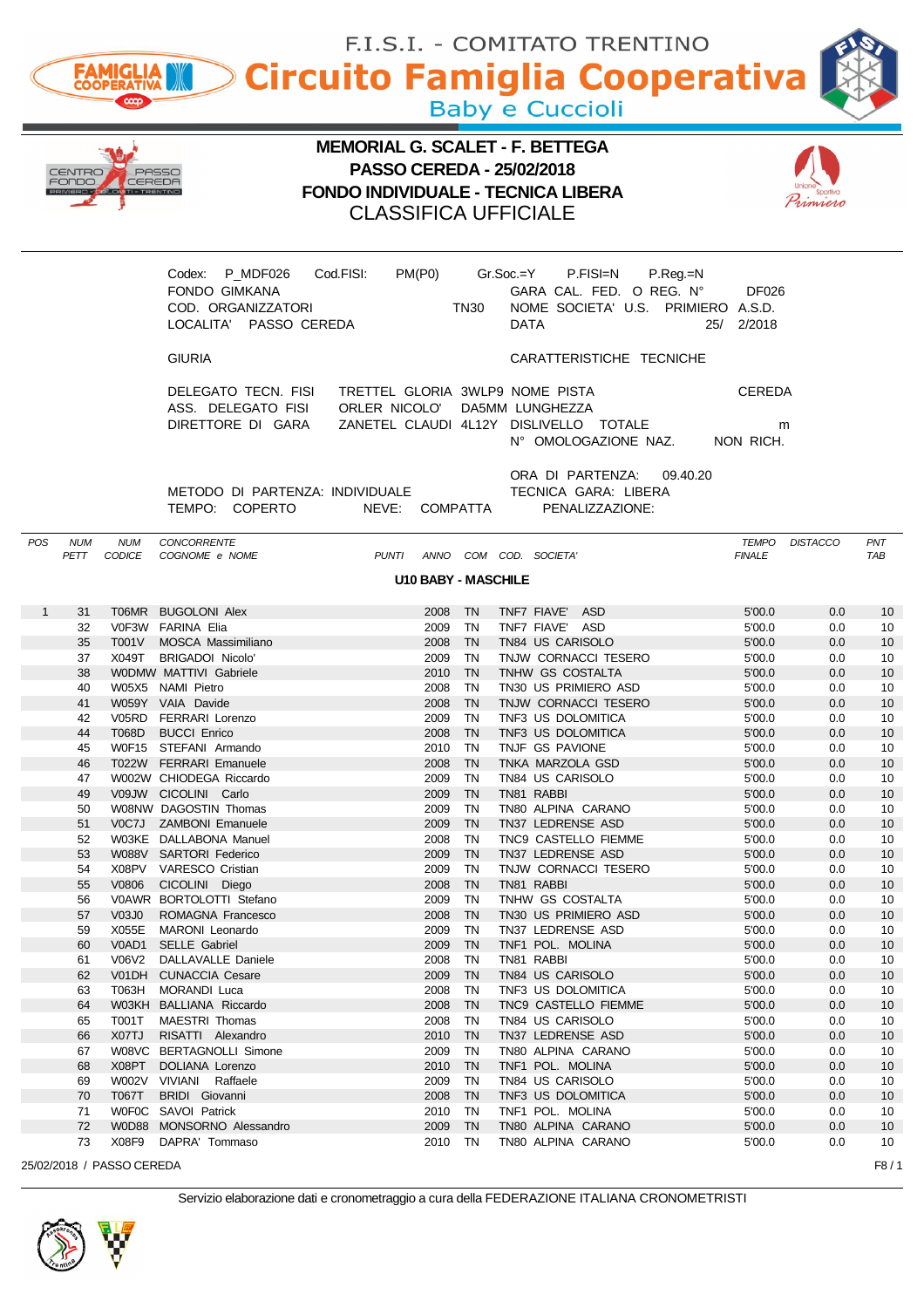| <b>POS</b> | <b>NUM</b><br>PETT | <b>NUM</b><br><i>CODICE</i> | CONCORRENTE<br>COGNOME e NOME | <b>PUNTI</b> | ANNO | СОМ       | COD. | SOCIETA'             | <b>TEMPO</b><br><b>FINALE</b> | <b>DISTACCO</b> | PNT<br><b>TAB</b> |
|------------|--------------------|-----------------------------|-------------------------------|--------------|------|-----------|------|----------------------|-------------------------------|-----------------|-------------------|
|            | 74                 |                             | W08NJ ZATTONI Alan            |              | 2009 | TN        |      | TN80 ALPINA CARANO   | 5'00.0                        | 0.0             | 10                |
|            | 75                 | W03J1                       | COSNER Omar                   |              | 2010 | ΤN        |      | TN30 US PRIMIERO ASD | 5'00.0                        | 0.0             | 10                |
|            | 76                 |                             | W043Z PICHLER Mattia          |              | 2009 | <b>TN</b> |      | TN80 ALPINA CARANO   | 5'00.0                        | 0.0             | 10                |
|            | 77                 |                             | W002X MAFFEI Andrea           |              | 2009 | ΤN        |      | TN84 US CARISOLO     | 5'00.0                        | 0.0             | 10                |

ISCRITTI ...... 47

NON PARTITI ... 7

| 33 | W08HH ZAPPINI Thomas            | 2008 TN |           | TN13 FONDO VAL SOLE  |
|----|---------------------------------|---------|-----------|----------------------|
| 34 | W08HJ ZAPPINI Alex              | 2008 TN |           | TN13 FONDO VAL SOLE  |
| 36 | X04VT COSMASCHI Leonardo Iustin | 2010 TN |           | TN13 FONDO VAL SOLE  |
| 39 | W0C5X PERNTER David             | 2009 TN |           | TNF3 US DOLOMITICA   |
| 43 | W059V DELVAI Damiano            | 2008 TN |           | TNJW CORNACCI TESERO |
| 48 | W0D89 BRAITO Michele            | 2009 TN |           | TN80 ALPINA CARANO   |
| 58 | W03EH GREMES Daniele            | 2009    | <b>TN</b> | TNKA MARZOLA GSD     |

NON ARRIVATI .. 0

SQUALIFICATI .. 0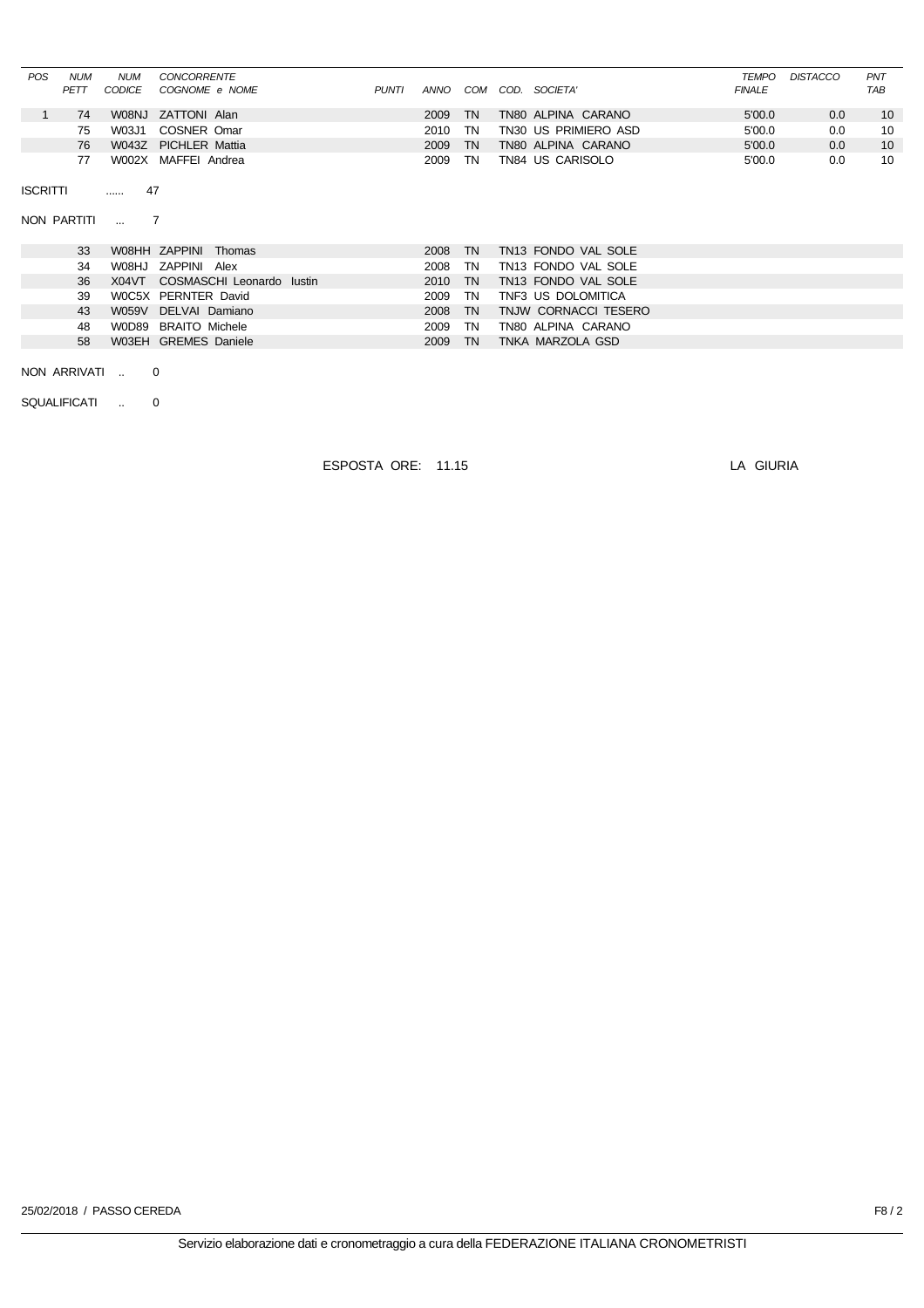|              | F.I.S.I. - COMITATO TRENTINO                            |                           |                                                     |                                        |                                 |             |             |                                                   |                    |                  |                   |
|--------------|---------------------------------------------------------|---------------------------|-----------------------------------------------------|----------------------------------------|---------------------------------|-------------|-------------|---------------------------------------------------|--------------------|------------------|-------------------|
|              | <b>Circuito Famiglia Cooperativa</b><br><b>FAMIGLIA</b> |                           |                                                     |                                        |                                 |             |             |                                                   |                    |                  |                   |
|              |                                                         |                           |                                                     |                                        |                                 |             |             | <b>Baby e Cuccioli</b>                            |                    |                  |                   |
|              |                                                         |                           |                                                     | <b>MEMORIAL G. SCALET - F. BETTEGA</b> |                                 |             |             |                                                   |                    |                  |                   |
|              | IENTRO<br>FONDO                                         |                           | PASSO                                               | <b>PASSO CEREDA - 25/02/2018</b>       |                                 |             |             |                                                   |                    |                  |                   |
|              |                                                         | CEREDA                    |                                                     |                                        |                                 |             |             | <b>FONDO INDIVIDUALE - TECNICA LIBERA</b>         |                    |                  |                   |
|              |                                                         |                           |                                                     | <b>CLASSIFICA UFFICIALE</b>            |                                 |             |             |                                                   |                    |                  |                   |
|              |                                                         |                           |                                                     |                                        |                                 |             |             |                                                   |                    |                  |                   |
|              |                                                         |                           | Codex: U_FDF027<br><b>FONDO GIMKANA</b>             | Cod.FISI:                              | PI_PUL(P1)                      |             |             | Gr.Soc.=Y<br>P.FISI=N<br>GARA CAL. FED. O REG. N° | P.Reg.=N<br>DF027  |                  |                   |
|              |                                                         |                           | COD. ORGANIZZATORI                                  |                                        |                                 | <b>TN30</b> |             | NOME SOCIETA' U.S. PRIMIERO A.S.D.                |                    |                  |                   |
|              |                                                         |                           | LOCALITA' PASSO CEREDA                              |                                        |                                 |             | <b>DATA</b> |                                                   | 25/ 2/2018         |                  |                   |
|              |                                                         |                           | <b>GIURIA</b>                                       |                                        |                                 |             |             | CARATTERISTICHE TECNICHE                          |                    |                  |                   |
|              |                                                         |                           | DELEGATO TECN. FISI TRETTEL GLORIA 3WLP9 NOME PISTA |                                        |                                 |             |             |                                                   | <b>CEREDA</b>      |                  |                   |
|              |                                                         |                           | ASS. DELEGATO FISI<br>DIRETTORE DI GARA             | ORLER NICOLO' DA5MM LUNGHEZZA          |                                 |             |             | ZANETEL CLAUDI 4L12Y DISLIVELLO TOTALE            | m                  |                  |                   |
|              |                                                         |                           |                                                     |                                        |                                 |             |             | N° OMOLOGAZIONE NAZ. NON RICH.                    |                    |                  |                   |
|              |                                                         |                           |                                                     |                                        |                                 |             |             | ORA DI PARTENZA:                                  | 09.57.40           |                  |                   |
|              |                                                         |                           | METODO DI PARTENZA: INDIVIDUALE<br>TEMPO: COPERTO   | NEVE: COMPATTA                         |                                 |             |             | TECNICA GARA: LIBERA<br>PENALIZZAZIONE:           |                    |                  |                   |
|              |                                                         |                           |                                                     |                                        |                                 |             |             |                                                   |                    |                  |                   |
| <b>POS</b>   | <b>NUM</b><br>PETT                                      | NUM<br>CODICE             | CONCORRENTE<br>COGNOME e NOME                       |                                        |                                 |             |             | PUNTI ANNO COM COD. SOCIETA'                      | <b>FINALE</b>      | TEMPO DISTACCO   | PNT<br><b>TAB</b> |
|              |                                                         |                           |                                                     |                                        | <b>U12 CUCCIOLI - FEMMINILE</b> |             |             |                                                   |                    |                  |                   |
| $\mathbf{1}$ | 84                                                      | T0A2P                     | TRETTEL Chiara                                      |                                        | 2006 TN                         |             |             | TN19 USD CERMIS                                   | 9'54.3             | 0.0              | 110               |
| 2            | 105                                                     | P010V                     | <b>MAESTRI Denise</b>                               |                                        | 2006 TN                         |             |             | TN84 US CARISOLO                                  | 10'04.1            | 9.8              | 90                |
| 3<br>4       | 85<br>118                                               |                           | W068W MORANDINI Anastasia<br>T03HY FORLIN Sara      |                                        | 2007 TN<br>2007 TN              |             |             | TNE8 ASD CAURIOL<br>TN30 US PRIMIERO ASD          | 10'22.3<br>10'52.0 | 28.0<br>57.7     | 70<br>60          |
| 5            | 109                                                     | <b>V079T</b>              | <b>TRETTEL Laura</b>                                |                                        | 2007 TN                         |             |             | TNJW CORNACCI TESERO                              | 10'55.6            | 1'01.3           | 55                |
| 6            | 108                                                     | V079X                     | DOLIANA Chiara                                      |                                        | 2007 TN                         |             |             | TNJW CORNACCI TESERO                              | 10'58.9            | 1'04.6           | 50                |
|              | 114                                                     |                           | X05EW DEBERTOLIS Annalisa                           |                                        | 2006<br>2007 TN                 | <b>TN</b>   |             | TNJF GS PAVIONE                                   | 10'58.9            | 1'04.6           | 50                |
| 8<br>9       | 81<br>112                                               | V093D                     | D'INCA' Rebecca<br>R0K3X MENGON Ilenia              |                                        | 2006                            | TN          |             | TN <sub>19</sub> USD CERMIS<br>TN81 RABBI         | 11'01.5<br>11'01.9 | 1'07.2<br>1'07.6 | 42<br>39          |
| 10           | 100                                                     | P01C6                     | <b>FERRARI Francesca</b>                            |                                        | 2006                            | TN          |             | TNKA MARZOLA GSD                                  | 11'04.8            | 1'10.5           | 36                |
| 11           | 96                                                      | V02F9                     | PIAZZI Giorgia                                      |                                        | 2007                            | <b>TN</b>   |             | TNC9 CASTELLO FIEMME                              | 11'09.3            | 1'15.0           | 34                |
| 12<br>13     | 117<br>89                                               | T0389<br><b>V08C3</b>     | REVOLTI Margherita<br>SIEFF Elisa                   |                                        | 2006<br>2006                    | TN<br>TN    |             | TNKA MARZOLA GSD<br>TN19 USD CERMIS               | 11'16.3<br>11'17.1 | 1'22.0<br>1'22.8 | 32<br>30          |
| 14           | 97                                                      | X03J6                     | DEBERTOLIS Erika                                    |                                        | 2007 TN                         |             |             | TN30 US PRIMIERO ASD                              | 11'24.7            | 1'30.4           | 28                |
| 15           | 115                                                     |                           | V01NW BERTOLDI Cristina                             |                                        | 2007                            | TN          |             | TN94 ALTIPIANI SKI TEAM                           | 11'48.1            | 1'53.8           | 26                |
| 16           | 82                                                      | T06L6                     | TOMASINI Arianna                                    |                                        | 2006                            | TN          |             | TN27 BRENTONICO<br>TN84 US CARISOLO               | 11'55.8            | 2'01.5           | 25                |
| 17<br>18     | 120<br>119                                              | R00C8<br>W09ZN            | COLLINI Sara<br><b>BONINSEGNA Giada</b>             |                                        | 2006<br>2006                    | TN<br>TN    |             | TNF3 US DOLOMITICA                                | 12'03.0<br>12'14.4 | 2'08.7<br>2'20.1 | 24<br>23          |
| 19           | 93                                                      | V0AF2                     | CEOL Serena                                         |                                        | 2007 TN                         |             |             | TN19 USD CERMIS                                   | 12'14.7            | 2'20.4           | 22                |
| 20           | 90                                                      | V0924                     | DELVAI Loretta                                      |                                        | 2007 TN                         |             |             | TNJW CORNACCI TESERO                              | 12'17.2            | 2'22.9           | 21                |
| 21<br>22     | 88<br>111                                               | T005Z<br>X0708            | CHIODEGA Serena<br>ZORRER Corinna                   |                                        | 2007<br>2006                    | TN<br>TN    |             | TN84 US CARISOLO<br>TN81 RABBI                    | 12'23.6<br>12'24.4 | 2'29.3<br>2'30.1 | 20<br>19          |
| 23           | 95                                                      | T07XX                     | DEFRANCESCO Denise                                  |                                        | 2006                            | TN          |             | TN05 LAVAZE' VARENA                               | 12'28.0            | 2'33.7           | 18                |
| 24           | 92                                                      | V094L                     | CAPOVILLA Anja                                      |                                        | 2006                            | TN          |             | TNF1 POL. MOLINA                                  | 12'45.5            | 2'51.2           | 17                |
| 25           | 86                                                      | T06MX                     | DALBON Laura                                        |                                        | 2007<br>2007                    | TN<br>TN    |             | TNF7 FIAVE' ASD                                   | 12'48.4            | 2'54.1           | 16                |
| 26<br>27     | 103<br>110                                              | V04L0                     | GHESER Elisa<br>X02RR SCALET Giulia                 |                                        | 2007 TN                         |             |             | TN94 ALTIPIANI SKI TEAM<br>TN30 US PRIMIERO ASD   | 12'53.8<br>13'05.4 | 2'59.5<br>3'11.1 | 15<br>14          |
| 28           | 106                                                     | T03HZ                     | GAIO Maddalena                                      |                                        | 2007 TN                         |             |             | TN30 US PRIMIERO ASD                              | 13'16.7            | 3'22.4           | 13                |
| 29           | 91                                                      |                           | W08RV CROTTI Valentina                              |                                        | 2006                            | TN          |             | TN27 BRENTONICO                                   | 13'25.2            | 3'30.9           | 12                |
| 30<br>31     | 101<br>87                                               | X03J9<br>T0768            | DEBERTOLIS Viola<br>ZANETEL Caterina                |                                        | 2007 TN<br>2007 TN              |             |             | TN30 US PRIMIERO ASD<br>TN30 US PRIMIERO ASD      | 13'34.6<br>13'38.6 | 3'40.3<br>3'44.3 | 11<br>10          |
| 32           | 104                                                     |                           | NODPD FARINA Agata                                  |                                        | 2007                            | TN          |             | TNF7 FIAVE' ASD                                   | 13'55.8            | 4'01.5           | 10                |
| 33           | 94                                                      | V01ED                     | MASTROPAOLO Cecilia                                 |                                        | 2007 TN                         |             |             | TN94 ALTIPIANI SKI TEAM                           | 14'03.9            | 4'09.6           | 10 <sup>°</sup>   |
| 34<br>35     | 83<br>107                                               |                           | W080T CAVADA Annalisa<br>T04VW MAZZURANA Letizia    |                                        | 2007<br>2006                    | TN<br>TN    |             | TNF1 POL. MOLINA<br>TN27 BRENTONICO               | 14'14.9<br>14'16.0 | 4'20.6<br>4'21.7 | 10<br>10          |
| 36           | 98                                                      | V094N                     | TONINI Sara                                         |                                        | 2007 TN                         |             |             | TNF1 POL. MOLINA                                  | 14'27.9            | 4'33.6           | 10                |
|              |                                                         | 25/02/2018 / PASSO CEREDA |                                                     |                                        |                                 |             |             |                                                   |                    |                  | F8/1              |

AB



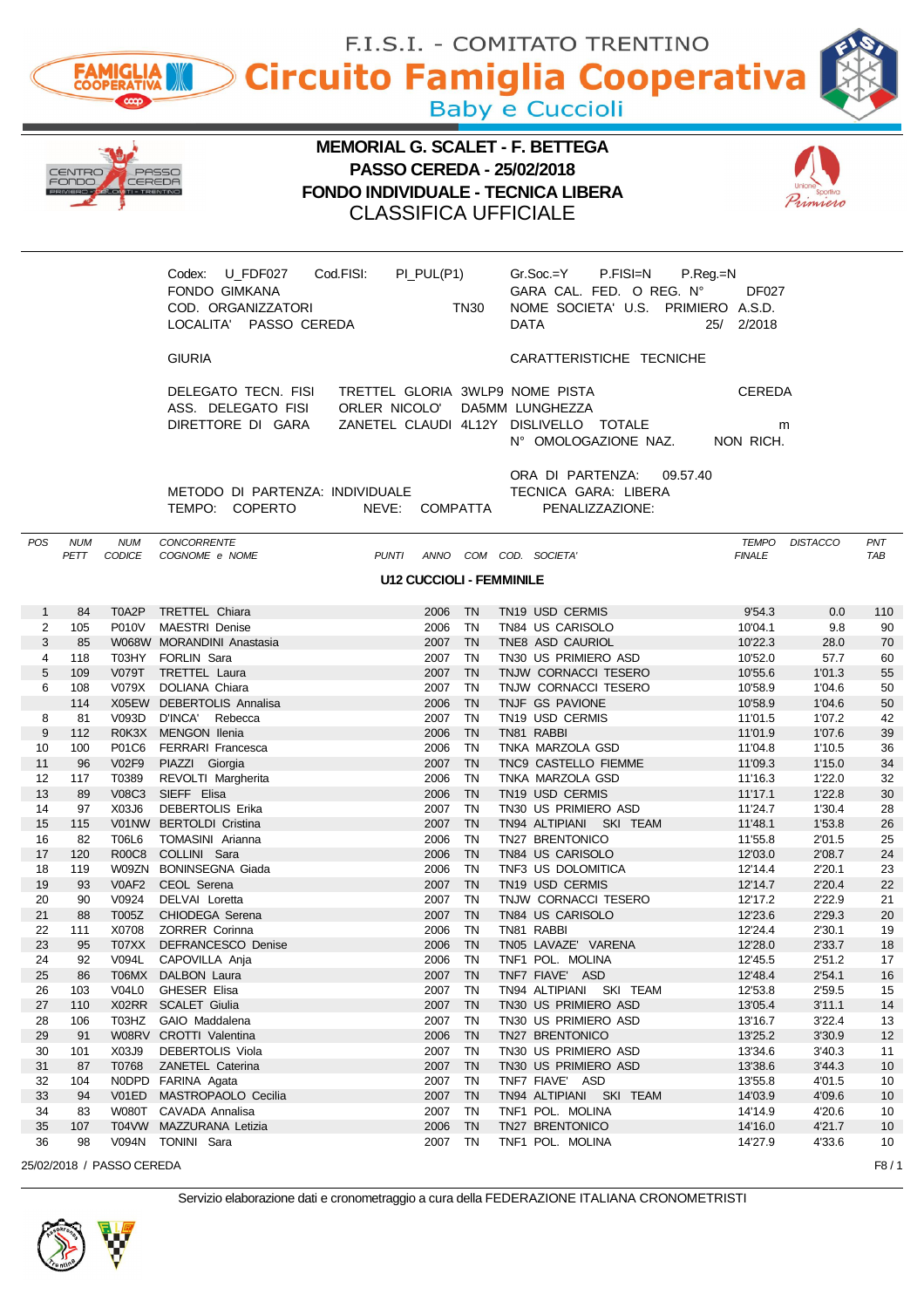| <b>POS</b>      | <b>NUM</b><br><b>PETT</b> | <b>NUM</b><br><b>CODICE</b> | <b>CONCORRENTE</b><br>COGNOME e NOME | <b>PUNTI</b> | ANNO | COM       | COD. SOCIETA'        | <b>TEMPO</b><br><b>FINALE</b> | <b>DISTACCO</b> | PNT<br><b>TAB</b> |
|-----------------|---------------------------|-----------------------------|--------------------------------------|--------------|------|-----------|----------------------|-------------------------------|-----------------|-------------------|
| 37              | 113                       | R0K3Y                       | PANGRAZZI Elena                      |              | 2006 | <b>TN</b> | TN81 RABBI           | 15'19.6                       | 5'25.3          | 10                |
| <b>ISCRITTI</b> |                           | .                           | 41                                   |              |      |           |                      |                               |                 |                   |
|                 | NON PARTITI               | $\sim$                      | 4                                    |              |      |           |                      |                               |                 |                   |
|                 | 99                        | W09ZV                       | <b>BONINSEGNA Natasha</b>            |              | 2006 | <b>TN</b> | TNF3 US DOLOMITICA   |                               |                 |                   |
|                 | 102                       | V03HZ                       | GIOVANELLI Anna                      |              | 2007 | TN        | TN30 US PRIMIERO ASD |                               |                 |                   |
|                 | 116                       | X037Y                       | DALLABONA Sharon                     |              | 2007 | <b>TN</b> | TNC9 CASTELLO FIEMME |                               |                 |                   |
|                 | 121                       | V093D                       | D INCA Rebecca                       |              | 2007 | TN        | TN19 USD CERMIS      |                               |                 |                   |
|                 | NON ARRIVATI              |                             | $\overline{0}$                       |              |      |           |                      |                               |                 |                   |
|                 | <b>SQUALIFICATI</b>       | $\sim$                      | 0                                    |              |      |           |                      |                               |                 |                   |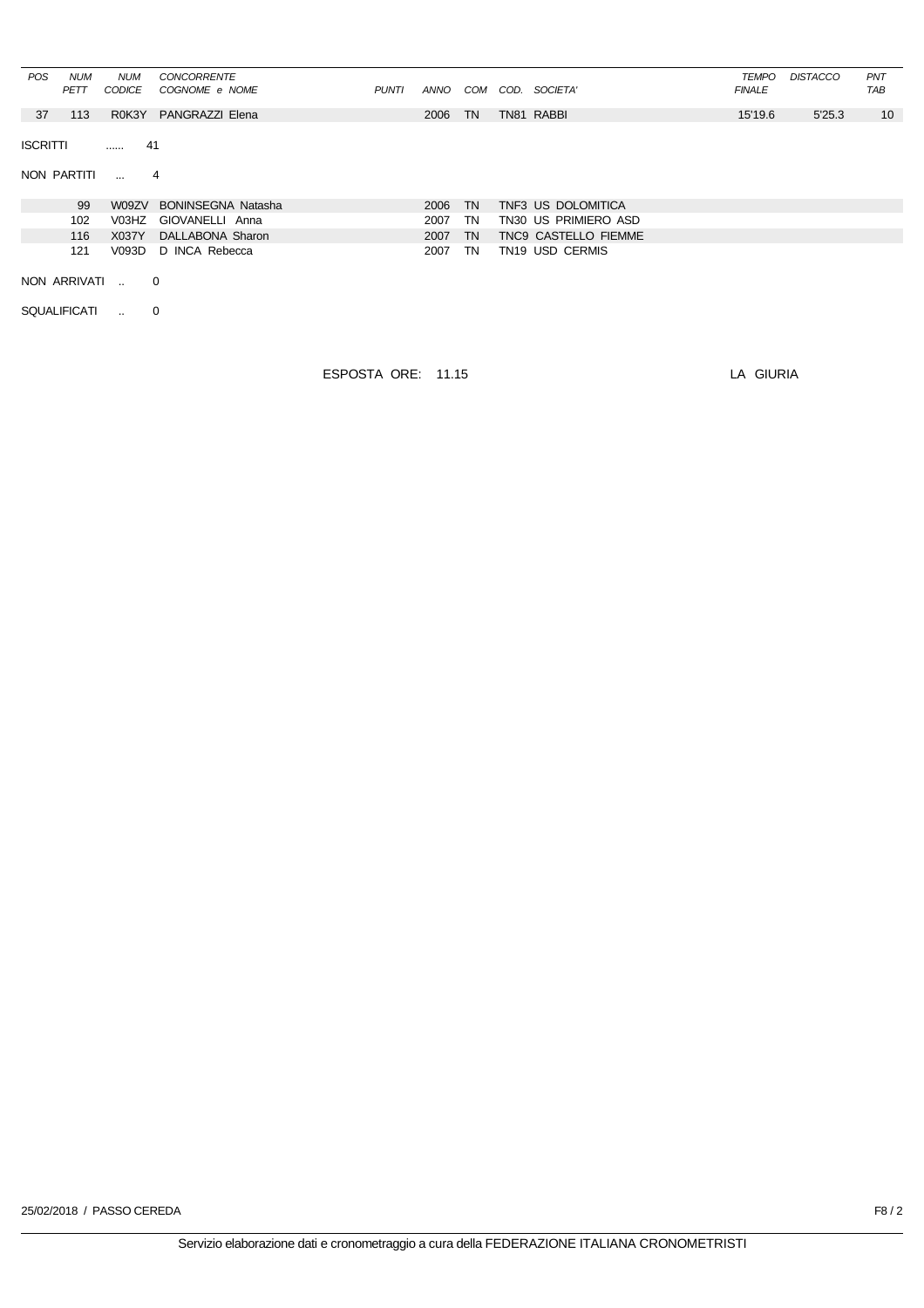|                |                 | <b>FAMIGLIA</b>            |                                                                                                |                                                                                                                                                        |                    |             |             | Circuito Famiglia Cooperativa<br><b>Baby e Cuccioli</b>                                    |                                                             |                  |                       |
|----------------|-----------------|----------------------------|------------------------------------------------------------------------------------------------|--------------------------------------------------------------------------------------------------------------------------------------------------------|--------------------|-------------|-------------|--------------------------------------------------------------------------------------------|-------------------------------------------------------------|------------------|-----------------------|
|                | CENTRO<br>FONDO | CEREDA<br>OMITI - TRENTINO | PASSO                                                                                          | <b>MEMORIAL G. SCALET - F. BETTEGA</b><br><b>PASSO CEREDA - 25/02/2018</b><br><b>FONDO INDIVIDUALE - TECNICA LIBERA</b><br><b>CLASSIFICA UFFICIALE</b> |                    |             |             |                                                                                            |                                                             |                  |                       |
|                |                 |                            | Codex: U MDF028<br><b>FONDO GIMKANA</b><br>COD. ORGANIZZATORI<br>LOCALITA' PASSO CEREDA        | Cod.FISI:                                                                                                                                              | PI_PUL(P1)         | <b>TN30</b> | <b>DATA</b> | P.FISI=N<br>$Gr.Soc = Y$<br>GARA CAL. FED. O REG. Nº<br>NOME SOCIETA' U.S. PRIMIERO A.S.D. | $P_{\cdot}$ Reg $_{\cdot}$ =N<br><b>DF028</b><br>25/ 2/2018 |                  |                       |
|                |                 |                            | <b>GIURIA</b>                                                                                  |                                                                                                                                                        |                    |             |             | CARATTERISTICHE TECNICHE                                                                   |                                                             |                  |                       |
|                |                 |                            | DELEGATO TECN. FISI TRETTEL GLORIA 3WLP9 NOME PISTA<br>ASS. DELEGATO FISI<br>DIRETTORE DI GARA | ORLER NICOLO' DA5MM LUNGHEZZA                                                                                                                          |                    |             |             | ZANETEL CLAUDI 4L12Y DISLIVELLO TOTALE<br>N° OMOLOGAZIONE NAZ. NON RICH.                   | <b>CEREDA</b><br>m                                          |                  |                       |
|                |                 |                            | METODO DI PARTENZA: INDIVIDUALE<br>TEMPO: COPERTO                                              | NEVE: COMPATTA                                                                                                                                         |                    |             |             | ORA DI PARTENZA:<br>10.13.00<br>TECNICA GARA: LIBERA<br>PENALIZZAZIONE:                    |                                                             |                  |                       |
| POS            | NUM<br>PETT     | NUM<br>CODICE              | CONCORRENTE<br>COGNOME e NOME                                                                  | PUNTI ANNO COM COD. SOCIETA'                                                                                                                           |                    |             |             |                                                                                            | TEMPO<br><b>FINALE</b>                                      | <b>DISTACCO</b>  | PNT<br>TAB            |
|                |                 |                            |                                                                                                | <b>U12 CUCCIOLI - MASCHILE</b>                                                                                                                         |                    |             |             |                                                                                            |                                                             |                  |                       |
| $\mathbf{1}$   | 165             |                            | P01VL FERRARI Luca                                                                             |                                                                                                                                                        | 2006               | <b>TN</b>   |             | TNF3 US DOLOMITICA                                                                         | 8'45.8                                                      | 0.0              | 110                   |
| 2              | 182             |                            | P0T6W SARTORI Tommaso                                                                          |                                                                                                                                                        | 2006               | TN.         |             | TNF7 FIAVE' ASD                                                                            | 8'48.9                                                      | 3.1              | 90                    |
| 3              | 181             | R0085                      | <b>MAESTRI Nicholas</b>                                                                        |                                                                                                                                                        | 2007 TN            |             |             | TN84 US CARISOLO                                                                           | 9'45.6                                                      | 59.8             | 70                    |
| 4<br>5         | 151<br>134      | V0881<br>T0503             | FERRARI Giacomo<br>AQUILA Riccardo                                                             |                                                                                                                                                        | 2006 TN<br>2006    | <b>TN</b>   |             | TN37 LEDRENSE ASD<br>TN71 US LITEGOSA ASD                                                  | 9'48.9<br>9'56.5                                            | 1'03.1<br>1'10.7 | 60<br>55              |
| 6              | 167             |                            | R0H66 LOSS Lorenzo                                                                             |                                                                                                                                                        | 2006 TN            |             |             | TNJF GS PAVIONE                                                                            | 9'59.3                                                      | 1'13.5           | 50                    |
| $\overline{7}$ | 179             | <b>V0ALV</b>               | RISATTI Federico                                                                               |                                                                                                                                                        | 2006 TN            |             |             | TN37 LEDRENSE ASD                                                                          | 9'59.4                                                      | 1'13.6           | 46                    |
| 8<br>9         | 177<br>156      | V03J1                      | COSNER Alex<br>R00MV MOSCA Antonio                                                             |                                                                                                                                                        | 2007 TN<br>2006 TN |             |             | TN30 US PRIMIERO ASD<br>TN84 US CARISOLO                                                   | 10'07.7<br>10'08.2                                          | 1'21.9<br>1'22.4 | 42<br>39              |
| 10             | 164             |                            | ROJJV CEOL Christian                                                                           |                                                                                                                                                        | 2006 TN            |             |             | TNF3 US DOLOMITICA                                                                         | 10'12.4                                                     | 1'26.6           | 36                    |
| 11             | 147             | X05EP                      | <b>IAGHER Albert</b>                                                                           |                                                                                                                                                        | 2006               | TN          |             | TNJF GS PAVIONE                                                                            | 10'14.9                                                     | 1'29.1           | 34                    |
| 12<br>13       | 158<br>149      | <b>R0F96</b><br>T0857      | <b>DAGOSTIN Simone</b><br><b>VANZO Erik</b>                                                    |                                                                                                                                                        | 2006<br>2006       | TN<br>TN    |             | TN80 ALPINA CARANO<br>TN80 ALPINA CARANO                                                   | 10'19.5<br>10'20.2                                          | 1'33.7<br>1'34.4 | 32<br>30              |
| 14             | 166             | V003W                      | <b>SGARBI Simone</b>                                                                           |                                                                                                                                                        | 2007               | TN          |             | TNF3 US DOLOMITICA                                                                         | 10'22.1                                                     | 1'36.3           | 28                    |
| 15             | 148             | <b>T084F</b>               | ZATTONI Dylan                                                                                  |                                                                                                                                                        | 2006               | TN          |             | TN80 ALPINA CARANO                                                                         | 10'26.1                                                     | 1'40.3           | 26                    |
| 16<br>17       | 146<br>183      | <b>POJWJ</b>               | R0D0Y CANTERI Giovanni<br>DEBERTOLIS Tommaso                                                   |                                                                                                                                                        | 2006<br>2006       | TN<br>TN    |             | TN30 US PRIMIERO ASD<br>TN30 US PRIMIERO ASD                                               | 10'31.5<br>10'31.9                                          | 1'45.7<br>1'46.1 | 25<br>24              |
| 18             | 142             | V071W                      | MOZZI Fabio                                                                                    |                                                                                                                                                        | 2007               | TN          |             | TN27 BRENTONICO                                                                            | 10'34.7                                                     | 1'48.9           | 23                    |
| 19             | 154             | T03J4                      | RATTIN Daniele                                                                                 |                                                                                                                                                        | 2006               | TN          |             | TN30 US PRIMIERO ASD                                                                       | 10'36.3                                                     | 1'50.5           | 22                    |
| 20             | 175             | T033H                      | <b>ORSINGHER Denis</b>                                                                         |                                                                                                                                                        | 2006               | TN          |             | TN30 US PRIMIERO ASD                                                                       | 10'40.5                                                     | 1'54.7           | 21                    |
| 21<br>22       | 174<br>135      | W04JT<br>P0NW <sub>5</sub> | <b>ORLER Riccardo</b><br>TITA Andrea                                                           |                                                                                                                                                        | 2007<br>2006       | TN<br>TN    |             | TNJF GS PAVIONE<br>TNKA MARZOLA GSD                                                        | 10'41.5<br>10'50.1                                          | 1'55.7<br>2'04.3 | 20<br>19              |
| 23             | 136             | T002F                      | <b>BELTRAMI Lino</b>                                                                           |                                                                                                                                                        | 2006 TN            |             |             | TN84 US CARISOLO                                                                           | 10'54.6                                                     | 2'08.8           | 18                    |
| 24             | 137             | <b>POLKH</b>               | IAGHER Alessandro                                                                              |                                                                                                                                                        | 2006               | TN          |             | TN30 US PRIMIERO ASD                                                                       | 10'59.1                                                     | 2'13.3           | 17                    |
| 25<br>26       | 150<br>157      | T0367<br><b>T06K6</b>      | <b>PICCININI</b><br>Lorenzo<br>VAIA Gabriele                                                   |                                                                                                                                                        | 2006<br>2006       | TN<br>TN    |             | TN30 US PRIMIERO ASD<br>TNJW CORNACCI TESERO                                               | 10'59.6<br>11'03.5                                          | 2'13.8<br>2'17.7 | 16<br>15              |
| 27             | 152             | T04CT                      | GIACOMEL Riccardo                                                                              |                                                                                                                                                        | 2007               | TN          |             | TN30 US PRIMIERO ASD                                                                       | 11'06.1                                                     | 2'20.3           | 14                    |
| 28             | 162             | T08LH                      | <b>BERTAGNOLLI Cristian</b>                                                                    |                                                                                                                                                        | 2007               | TN          |             | TN80 ALPINA CARANO                                                                         | 11'07.4                                                     | 2'21.6           | 13                    |
| 29<br>30       | 132<br>178      | V071V<br>R08P1             | ANDREOLLI Jean<br>ANDREOLLI Cristiano                                                          |                                                                                                                                                        | 2006<br>2006       | TN<br>TN    |             | TN27 BRENTONICO<br>TN27 BRENTONICO                                                         | 11'16.6<br>11'20.8                                          | 2'30.8<br>2'35.0 | 12<br>11              |
|                | 180             | V00RP                      | <b>ALBANELLO Attilio</b>                                                                       |                                                                                                                                                        | 2007 TN            |             |             | TNKA MARZOLA GSD                                                                           | 11'20.8                                                     | 2'35.0           | 11                    |
| 32             | 140             |                            | R0K3W CAVALLAR Giovanni                                                                        |                                                                                                                                                        | 2006               | TN          |             | TN81 RABBI                                                                                 | 11'26.1                                                     | 2'40.3           | 10                    |
| 33<br>34       | 160<br>171      | X06DC                      | <b>DEBERTOLIS Simone</b><br>V094K FRANZONI Emanuele                                            |                                                                                                                                                        | 2007<br>2007       | TN<br>TN    |             | TNJF GS PAVIONE<br>TNF1 POL. MOLINA                                                        | 11'29.1<br>11'32.3                                          | 2'43.3<br>2'46.5 | 10 <sup>°</sup><br>10 |
| 35             | 173             |                            | W06MR ZORZI Patrick                                                                            |                                                                                                                                                        | 2007               | TN          |             | TNE8 ASD CAURIOL                                                                           | 11'36.2                                                     | 2'50.4           | 10 <sup>°</sup>       |
| 36             | 138             |                            | V0C6P DALLAGO Demetrio                                                                         |                                                                                                                                                        | 2006               | TN          |             | TN27 BRENTONICO                                                                            | 11'36.7                                                     | 2'50.9           | 10                    |
|                |                 | 25/02/2018 / PASSO CEREDA  |                                                                                                |                                                                                                                                                        |                    |             |             |                                                                                            |                                                             |                  | F8/1                  |

F.I.S.I. - COMITATO TRENTINO

40